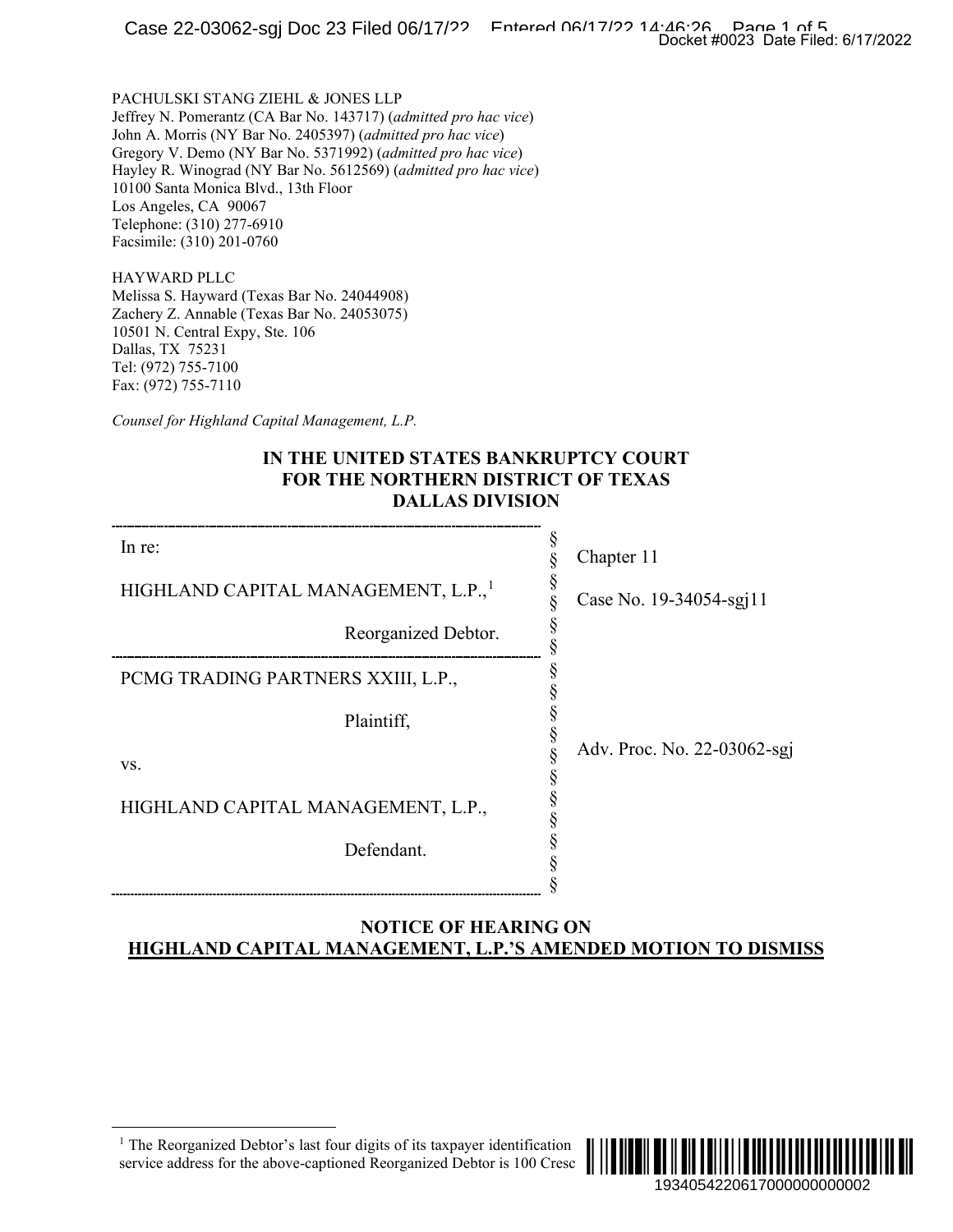**PLEASE TAKE NOTICE** that the following matter pending in the above-referenced adversary proceeding has been scheduled for hearing on **Wednesday, August 3, 2022 at 2:30 p.m. (Central Time)** (the "Hearing"):

1. *Highland Capital Management, L.P.'s Amended Motion to Dismiss* [Docket No. 20] (the "Motion").

The Hearing on the Motion will be held via WebEx videoconference before The Honorable Stacey G. C. Jernigan, United States Bankruptcy Judge. The WebEx video participation/attendance link for the Hearing is: [https://us-courts.webex.com/meet/jerniga.](https://us-courts.webex.com/meet/jerniga)

A copy of the WebEx Hearing Instructions for the Hearing is attached hereto as **Exhibit A**; alternatively, the WebEx Hearing Instructions for the Hearing may be obtained from Judge Jernigan's hearing/calendar site at: [https://www.txnb.uscourts.gov/judges-info/hearing-dates/judge](https://www.txnb.uscourts.gov/judges-info/hearing-dates/judge-jernigans-hearing-dates)[jernigans-hearing-dates.](https://www.txnb.uscourts.gov/judges-info/hearing-dates/judge-jernigans-hearing-dates)

[*Remainder of Page Intentionally Blank*]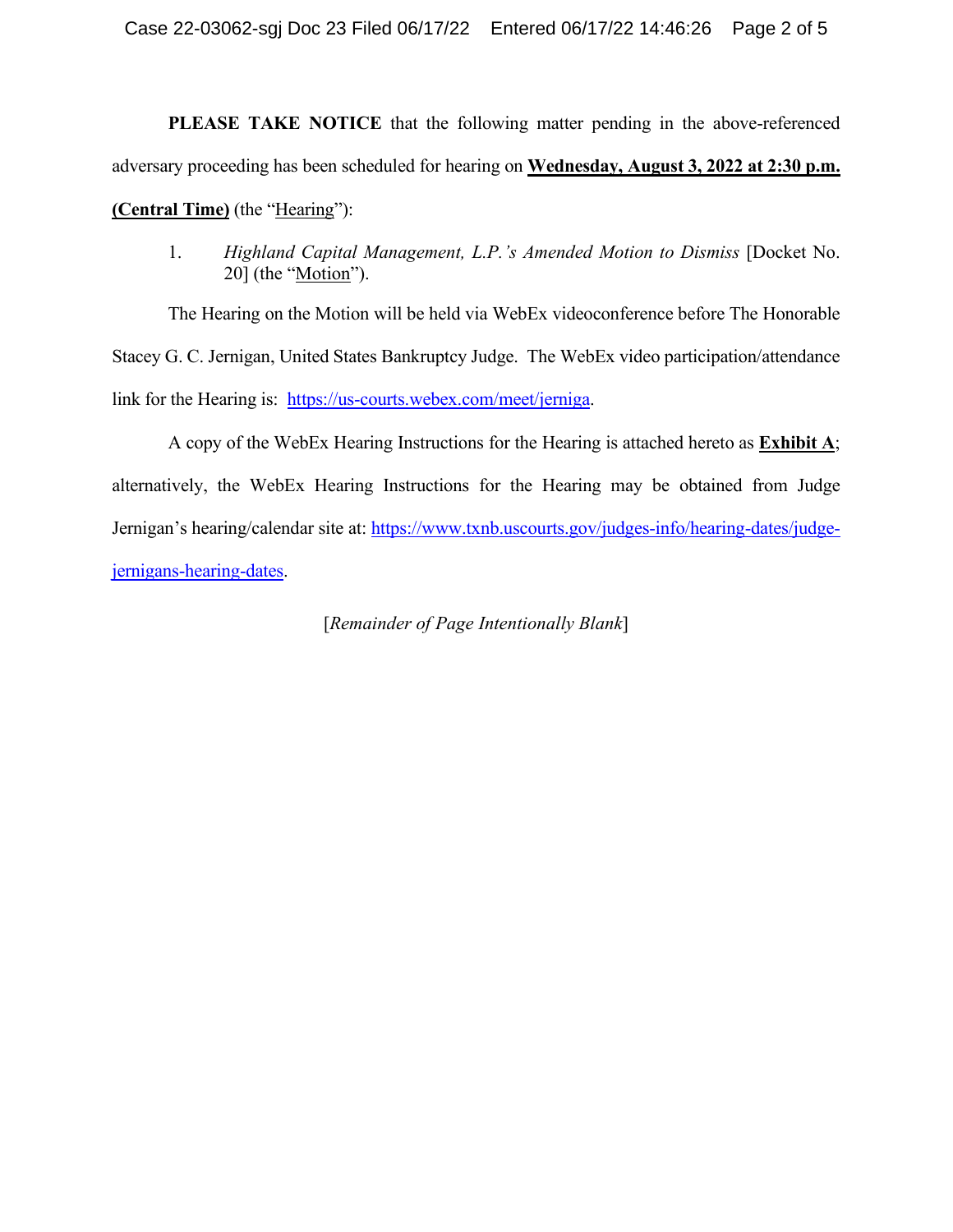#### Dated: June 17, 2022. **PACHULSKI STANG ZIEHL & JONES LLP**

Jeffrey N. Pomerantz (CA Bar No. 143717) John A. Morris (NY Bar No. 266326) Gregory V. Demo (NY Bar No. 5371992) Hayley R. Winograd (NY Bar No. 5612569) 10100 Santa Monica Blvd., 13th Floor Los Angeles, CA 90067 Telephone: (310) 277-6910 Facsimile: (310) 201-0760 Email: jpomerantz@pszjlaw.com jmorris@pszjlaw.com gdemo@pszjlaw.com hwinograd@pszjlaw.com

-and-

## **HAYWARD PLLC**

*/s/ Zachery Z. Annable* Melissa S. Hayward Texas Bar No. 24044908 MHayward@HaywardFirm.com Zachery Z. Annable Texas Bar No. 24053075 ZAnnable@HaywardFirm.com 10501 N. Central Expy, Ste. 106 Dallas, Texas 75231 Tel: (972) 755-7100 Fax: (972) 755-7110

*Counsel for Highland Capital Management, L.P.*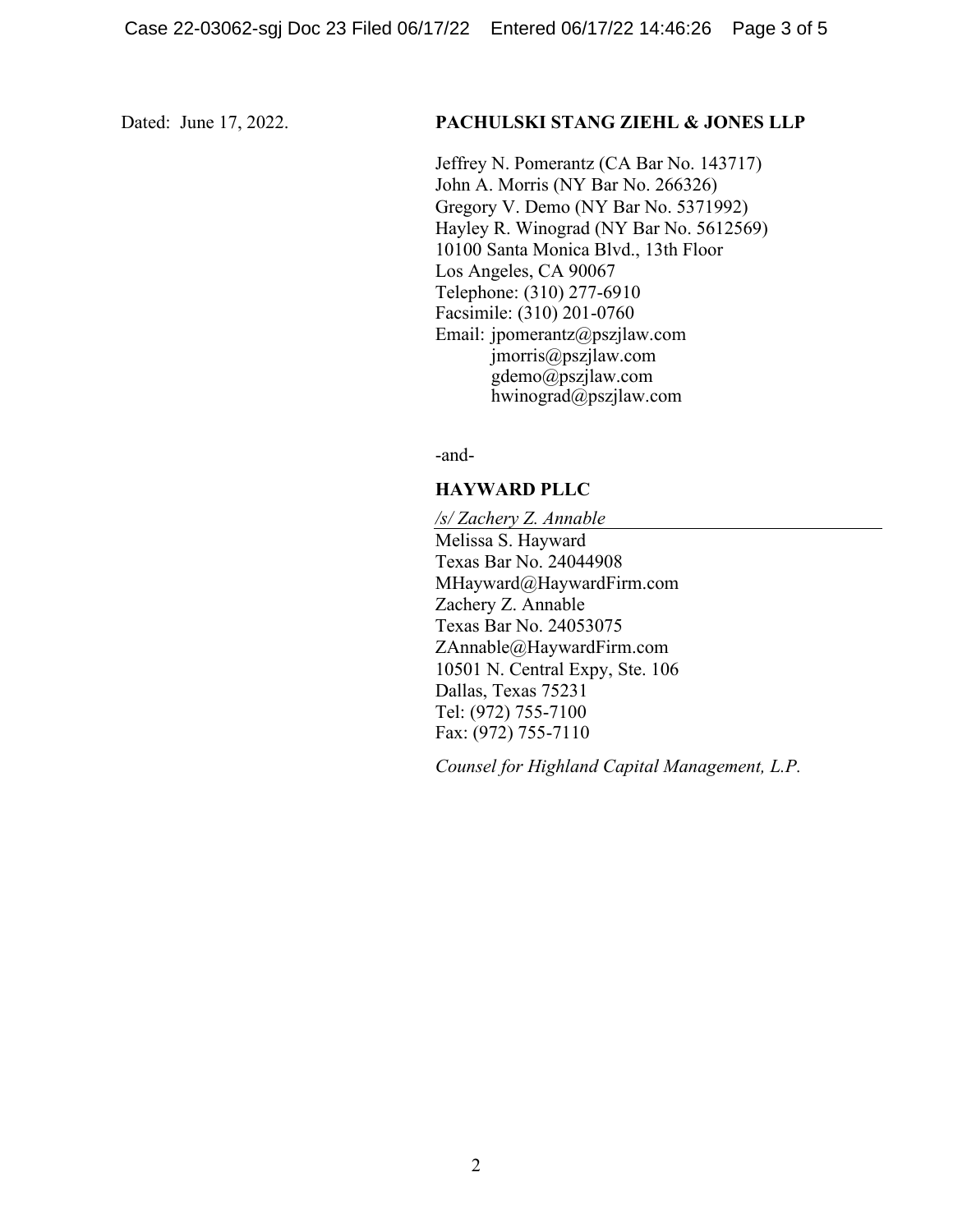# **EXHIBIT A**